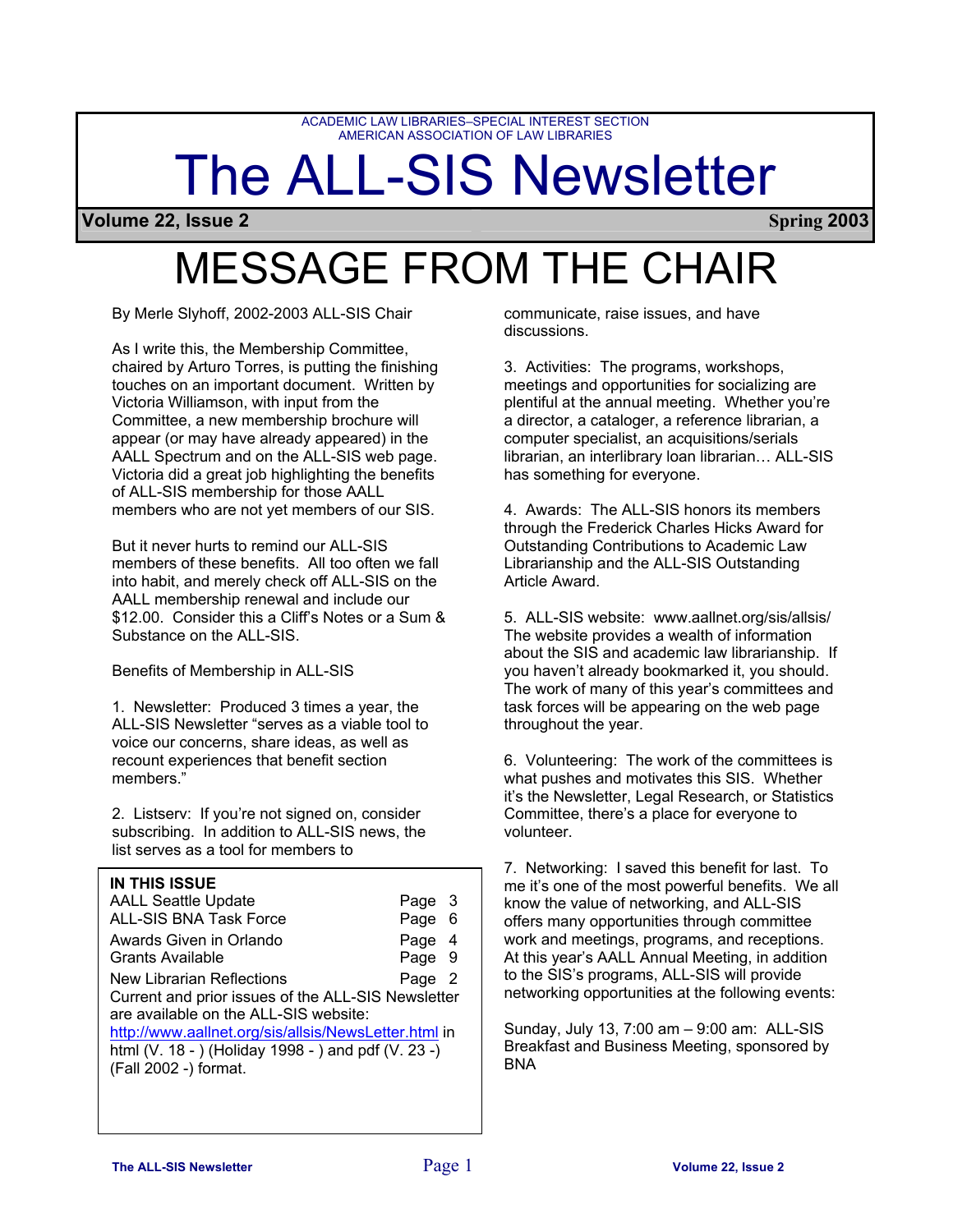Tuesday, July 15, 7:00 am – 8:45 am: ALL-SIS Director's Breakfast & Program, Penny Hazelton; sponsored by West

Tuesday, July 15, 7:00 am – 8:45 am: ALL-SIS Middle Manager's Breakfast & Program, Joyce Manna Janto; sponsored by West

Tuesday, July 15, 7:00 pm – 9:00 pm: ALL-SIS Reception and Awards, Seattle University, Hosted by Seattle University, Kristin Cheney; Sponsored by Lexis-Nexis.

So why am I writing about ALL-SIS benefits in the ALL-SIS Newsletter? If you're reading this, you're probably already a member. Because we can all play an important role in mentoring. Is there someone on your staff who isn't a member? Do you have a colleague at another school who hasn't joined ALL-SIS? Tell them about the benefits. Let them know that ALL-SIS is for all academic law librarians. You'll be seeing some exciting work from the Membership Committee in conjunction with the AALL Mentoring Committee and the ALL-SIS CONALL/Mentoring Committee. When they ask for mentors, sign up and spread the word about the rewarding experience it can be to be a member of the ALL-SIS.

#### **Trials and Tribulations of a New Law Librarian By**

**Jennifer S. Murray, Senior Law Librarian-Research and Instructional Services Gabriel and Matilda Barnett Information Technology Center and the Asa V. Call Law Library, University of Southern California** 

*Note: This is the third in what is hoped will be a series of columns about the experiences of those new to the academic law librarianship profession—ed*.

I am a strong believer in the thought that you get out of life what you put into it. So when I became a law librarian, I immediately joined a variety of professional organizations and committees. I wanted to invest in the profession in order to get the most out of being a law librarian. You name it and I joined it: national chapters, regional chapters, local chapters, and special interest sections. I am sure I am not alone in this action. Other new law librarians certainly do the same thing. And we really reap the benefits of our involvement. We create both wonderful relationships with colleagues and professional opportunities for ourselves.

But it has not been without cost. There were days when we wonder if we bit off more than we could chew. At times, it is difficult to do each task to the best of our ability. In the end, I survived all my committee involvement and am the better for it. This was due in part to my work place being very supportive of professional activities. But I do not think that this route is for everyone. Anything in excess is not a good thing. The same goes for involvement in organizations and committees.

So here is what I have learned from my committee experiences. Choose wisely. Speak to people to learn which committees would best suit your goals and personality. But remember that what is best for someone else may not be what is best for you. Just because someone else enjoyed a particular committee or organization does not mean you will. You are the best judge of what is the right fit for you. Finally, if you are starting a new job or were recently promoted, take time to become familiar with your position before you take on additional responsibilities. If you really just can't wait to join, then go ahead. But be sure that you have a supportive environment in which to take on your new endeavors.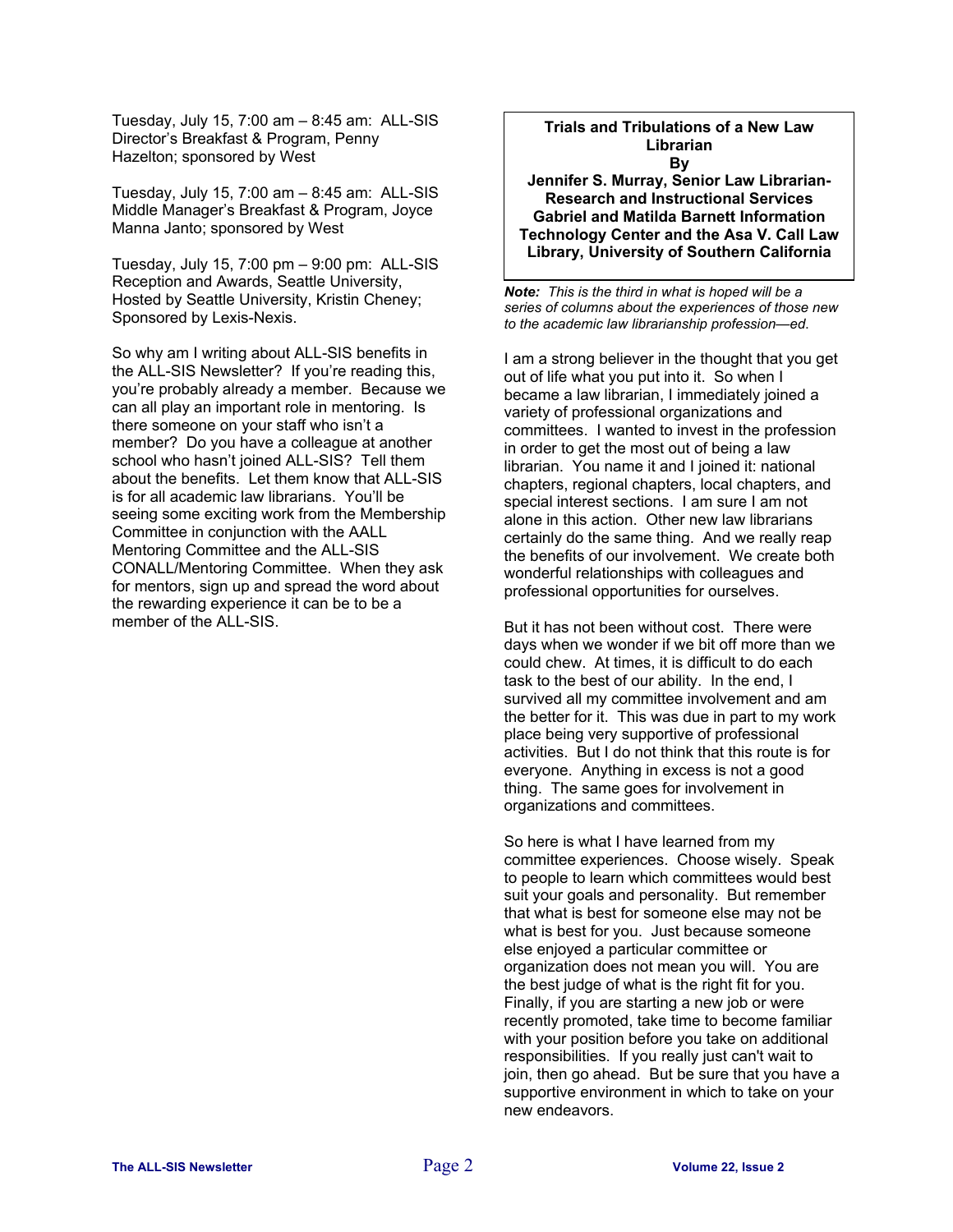# **Join Us In Seattle**

The AALL Academic Libraries Special Interest Section has many fun and engaging activities planned during the upcoming AALL Annual Conference in Seattle. Attending one of these events is a sure way to meet new colleagues or catch up on the news with old friends. Be sure to join us during the following events:

Academic SIS Reception Tuesday July 15, 6:30 - 8:30 p.m.

The ALL-SIS Reception, sponsored by Lexis/Nexis, will be held on Tuesday, July 15, from 6:30 - 8:30 p.m. The reception will be held at Sullivan Hall, Seattle University Law School. Built in 1999, the Law School is located on the Seattle University campus, which is only a short distance (8-9 blocks) from the Washington State Convention and Trade Center (convention location). This reception serves as a venue to honor our award recipients, as well as our newer academic law librarians who have attended CONALL (Conference of Newer Academic Law Librarians) and their mentors. Bus transportation will be provided.

During the reception, attendees will have the opportunity to view at their leisure the Sullivan Hall Art Collection, housed throughout the law school. This growing collection, described as "one of the most eclectic and exciting exhibitions of contemporary art in Seattle," includes paintings, mixed media, works on paper, woven tapestries and sculptures in marble, bronze, and glass.

There really will be something for just about everybody, whether it's exploring the library, touring the building or sitting on the law school's patio visiting with friends and listening to the melodic renditions of one of the northwest's preeminent jazz/blues artists.

### Academic SIS Director's Breakfast

Tuesday July 15, 7:00 - 8:30 a.m. The ALL-SIS Director's Breakfast, sponsored by West Publishing will be held on Tuesday, July 15 from 7:00 - 8:45 a.m. The breakfast will be held at the Sheraton-West Ballroom(A).

### CONELL Marketplace

Saturday July 12, 11:00 a.m. - 12:15 p.m.

The CONELL Marketplace is a chance for the AALL Special Interest Sections and Chapters to welcome new members and answer any questions about the many sections and chapters of AALL. The CONELL Marketplace provides an excellent opportunity for new law librarians to learn how they can become involved in AALL. The CONELL Marketplace will be held on Saturday July 12th from 11:15 a.m. to 12: 15 p.m. at the Washington State Convention Center.

Hope to see you in Seattle.

--submitted by Amy Osborne, University of Kentucky Law Library

### **From the Local Arrangements Committee--Seattle Library Tours**

The Preliminary Program for AALL provides your only opportunity to sign up for library tours in Seattle. Take a moment to register for tours of private, public, and academic law libraries. See the public research opportunities at King County Law Library; be dazzled by the glass roof of the library at Davis Wright Tremaine; check out the new and nearly new libraries at Seattle University and the University of Washington; and more!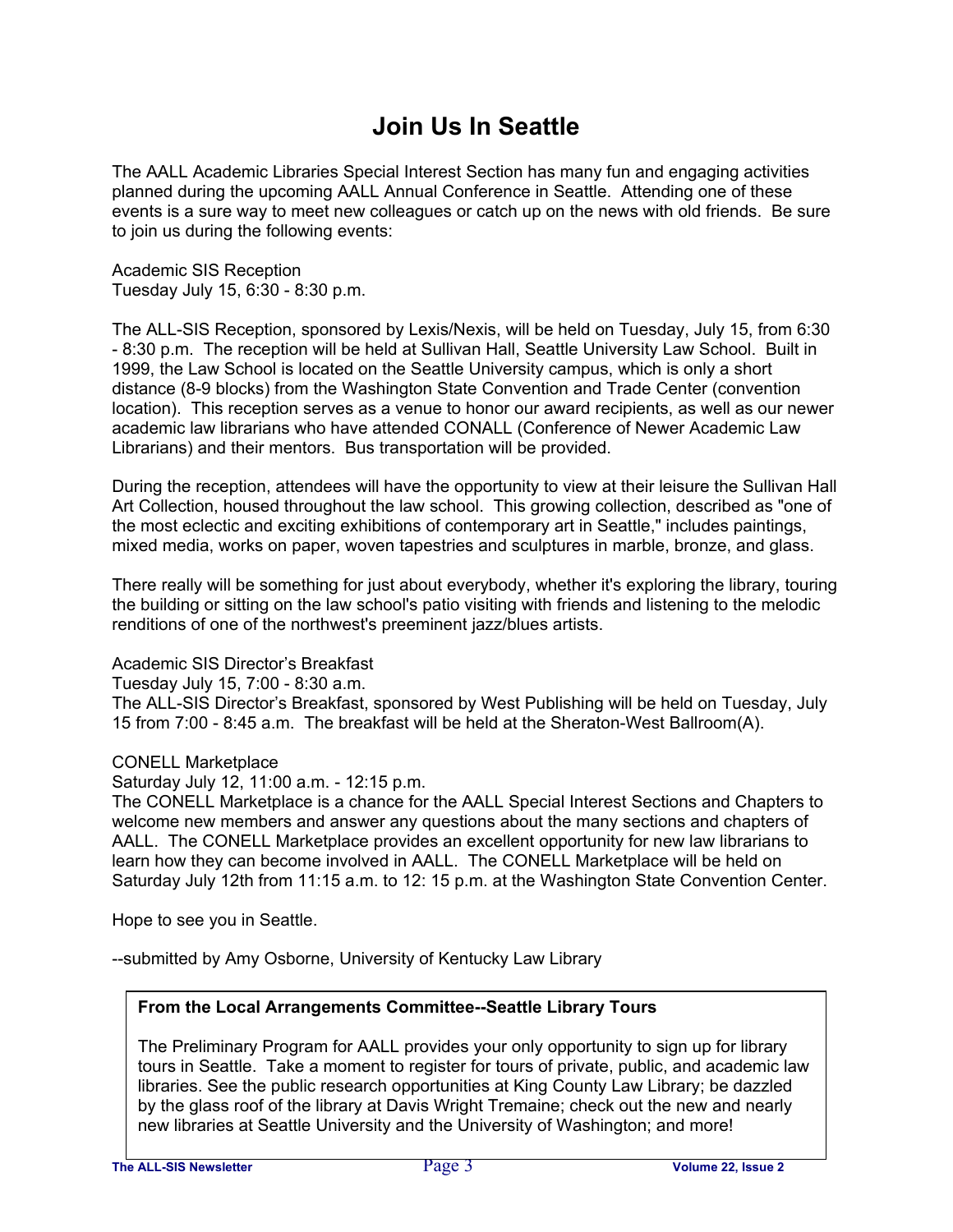# **Danner honored with ALL-SIS Hicks Award**

Richard A. Danner, Senior Associate Dean for Information Technology and Research Professor of Law at Duke University School of Law Library is the 2002 recipient of the coveted Frederick Charles Hicks Award for Outstanding Contributions to Academic Law Librarianship. The Hicks Award is presented annually by the Academic Law Libraries Special Interest Section. The award recognizes individuals who have made outstanding contributions to academic law librarianship through sustained efforts in research, publication and other activities that improve and advance law librarianship. The award is named in honor of Frederick Charles Hicks, the first great American law librarian scholar who was also the first academic law librarian to serve as president of AALL.

Dick Danner's career exemplifies the very best in academic law librarianship. Over the past twenty years his leadership and activities related to academic law librarianship have been diverse and continuous, and in the forefront of the profession. He has been active as an author, speaker and participant in AALL activities, serving as president in 1989-90 and editor of the Law Library Journal from 1984 to 1994. He has been active in other organizations affecting academic libraries such as IALL, and he was recently elected to the Executive Board of AALS, only the second librarian to hold this position.

Prof. Danner has written extensively about the core issues of law librarianship in several books and more than thirty articles. He is also a highly respected speaker who has participated in countless programs and workshops during the past twenty years. He has an uncanny ability to see the vision of the future and at the same time, help librarians work effectively in the present. His *Strategic Planning: A Law Library Management Tool for the 90s and Beyond* has helped many librarians work solidly in the present to achieve future goals. In 1994 he served on the Special Committee on the Renaissance of Law Librarianship in the Information Age and edited the Final Report of that committee, *Toward a Renaissance of Law Librarianship*. Prof. Danner's contributions to academic law librarianship have been sustained throughout his career and critical to the advancement of the profession. The ALL-SIS is proud to honor Prof. Danner with this award. The award was presented July 23, 2002, during the ALL-SIS reception at Barry University in Orlando, Florida at the annual AALL convention.

Prof. Danner joins previous Hicks honorees Penny Hazelton of the University of Washington (2000) and Frank Houdek of Southern Illinois University (2001). Victoria Trotta of Arizona State University chaired the ALL-SIS Awards Committee, which also included James Duggan, Ed Edmonds, Sally Holterhoff and Diana Osbaldiston.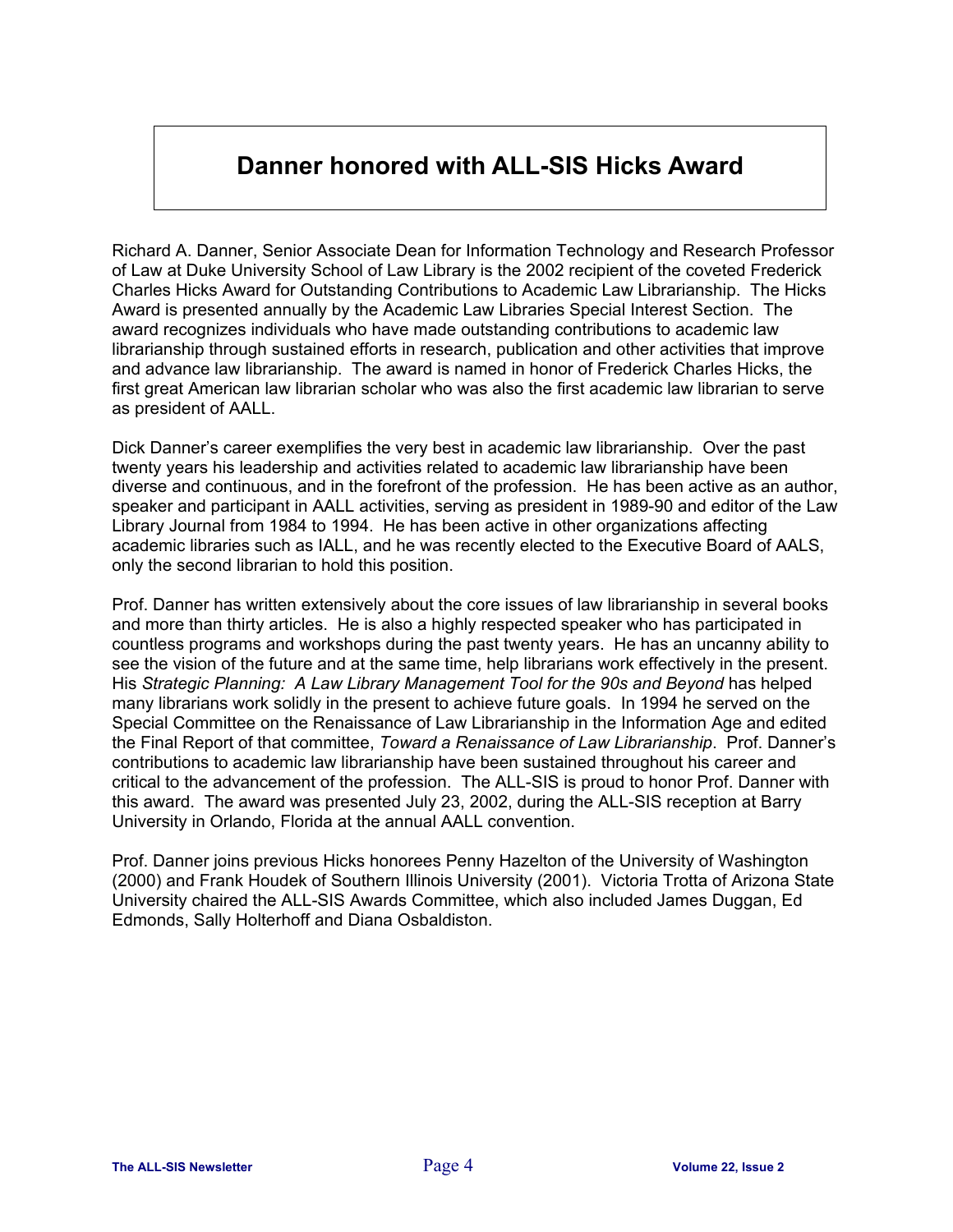## **Serfass and Cranford Get Inaugural ALL-SIS Outstanding Article Award**

Melissa M. Serfass and Jessie L. Cranford were the winners of the newly created ALL-SIS Outstanding Article Award. The ALL-SIS Outstanding Article Award was created to honor ALL-SIS members for publishing articles that enhance academic law librarianship. The articles may be published in any format, and they may be in any publication other than Law Library Journal and AALL Spectrum. The Law Library Journal and the AALL Spectrum are excluded because there already exist awards for articles in those publications only.

Ms. Serfass and Ms. Cranford won for their article "Federal and State Court Rules Governing Publication and Citation of Opinions," 3 *Journal of Appellate Practice and Process* 251 (Spring 2001). Ms. Serfass is the Electronic Resources/Reference Librarian, and Ms. Cranford is the Circulation Librarian at the William H. Bowen School of Law Library at the University of Arkansas in Little Rock.

Their article responds to the renewed interest in unpublished appellate court opinions and their precedential value following the recent *Anastaoff* decision. The article includes information on guidelines for publishing opinions and for citing unpublished opinions in the federal courts of appeal and the appellate courts of the 50 states and the District of Columbia. The award was presented to Ms. Serfass and Ms. Cranford on July 23, 2002, during the ALL-SIS reception at Barry University in Orlando, Florida at the annual AALL convention.

Victoria Trotta of Arizona State University chaired the ALL-SIS Awards Committee, which also included James Duggan, Ed Edmonds, Sally Holterhoff and Diana Osbaldiston.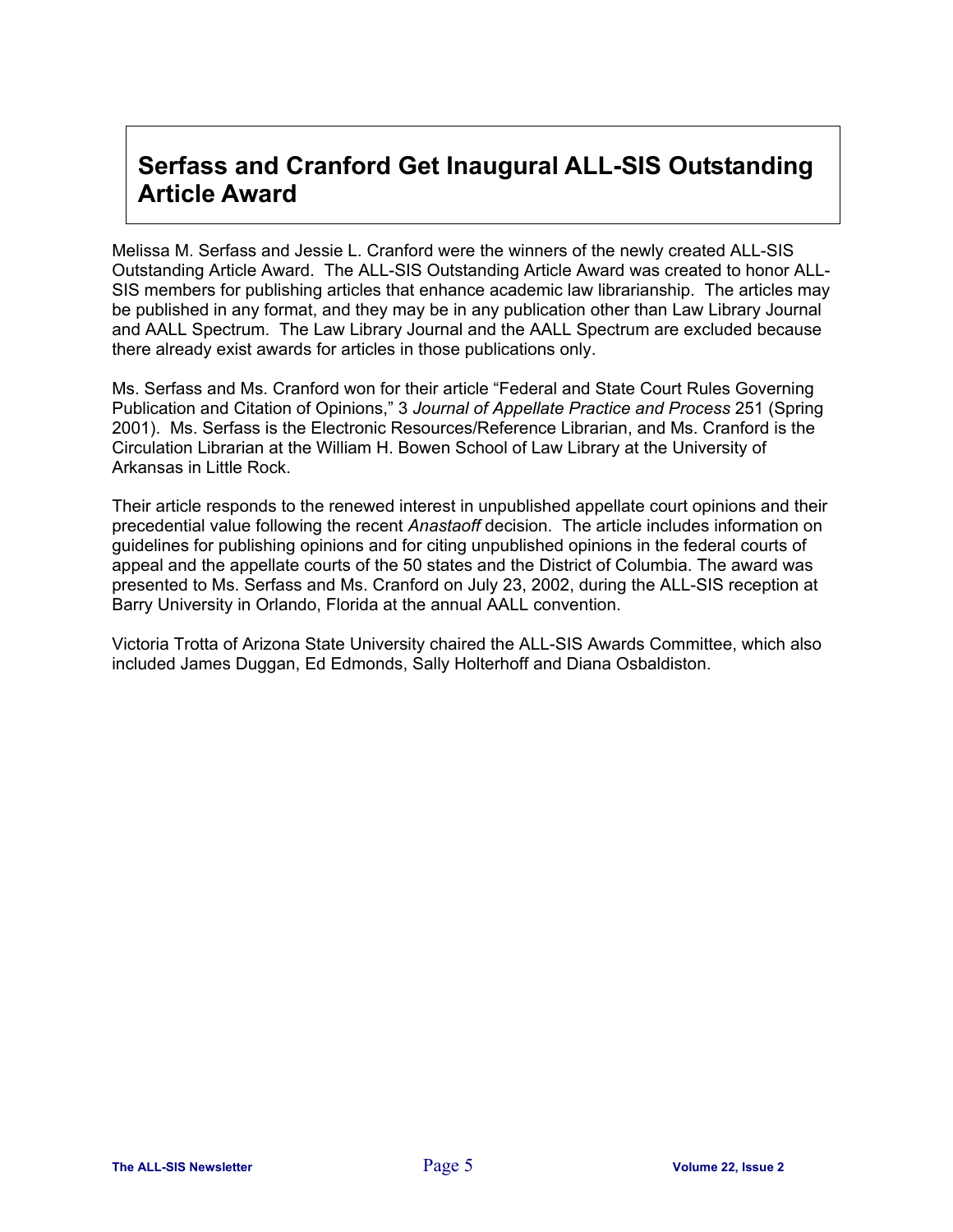# **ALL-SIS BNA Task Force Report**

Last summer, ALL-SIS Chair, Merle Slyhoff, set up our task force to review the impact of BNA's Law School Campus-Wide Electronic Program on academic law libraries. She asked us to gather information and arrange a meeting with BNA representatives to discuss our findings. We began by examining the results of a survey of academic law library directors that was conducted by Dan Freehling in spring 2002. Before meeting with BNA representatives, we decided to update the findings of this survey. In December 2002, we posted the survey found at the end of this report on the law library directors' listserv (LAWLIBDIR) and the law collection development listserv (LAW-ACQ).

We received survey responses from fifty-nine law libraries. Of these, twenty-two libraries are currently subscribed as follows:

| <b>Number of libraries</b> | <b>Subscription</b>             |
|----------------------------|---------------------------------|
| 10                         | <b>BNA Core Package</b>         |
|                            | <b>BNA Core Package Plus</b>    |
|                            | <b>BNA Core Package Plus TM</b> |
|                            | <b>BNA All</b>                  |
|                            | A la carte titles only          |

Several libraries subscribed to a la carte titles in addition to their packages. Sixteen of the libraries plan to continue their current subscriptions although five libraries indicated they will cut back their subscription in the coming year and a few more are considering doing so.

The remaining thirty-seven libraries are non-subscribers. Of these, four are considering becoming subscribers. Non-subscribers were asked to indicate their reasons for not subscribing. (A few subscribers also filled out this part of the survey and their numbers are included.)

| <b>Number of libraries</b> | <b>Reason for not subscribing</b> |
|----------------------------|-----------------------------------|
| 39                         | High pricing                      |
|                            | <b>Bundling</b>                   |
|                            | <b>Features</b>                   |
|                            | Lack of interest                  |
|                            | ∩ther                             |

When libraries were asked if they would be likely to subscribe to the BNA Law School Program if all the electronic products were priced together at a flat rate, thirty-eight libraries said yes. When asked about an affordable price for a flat rate plan, they responded as follows: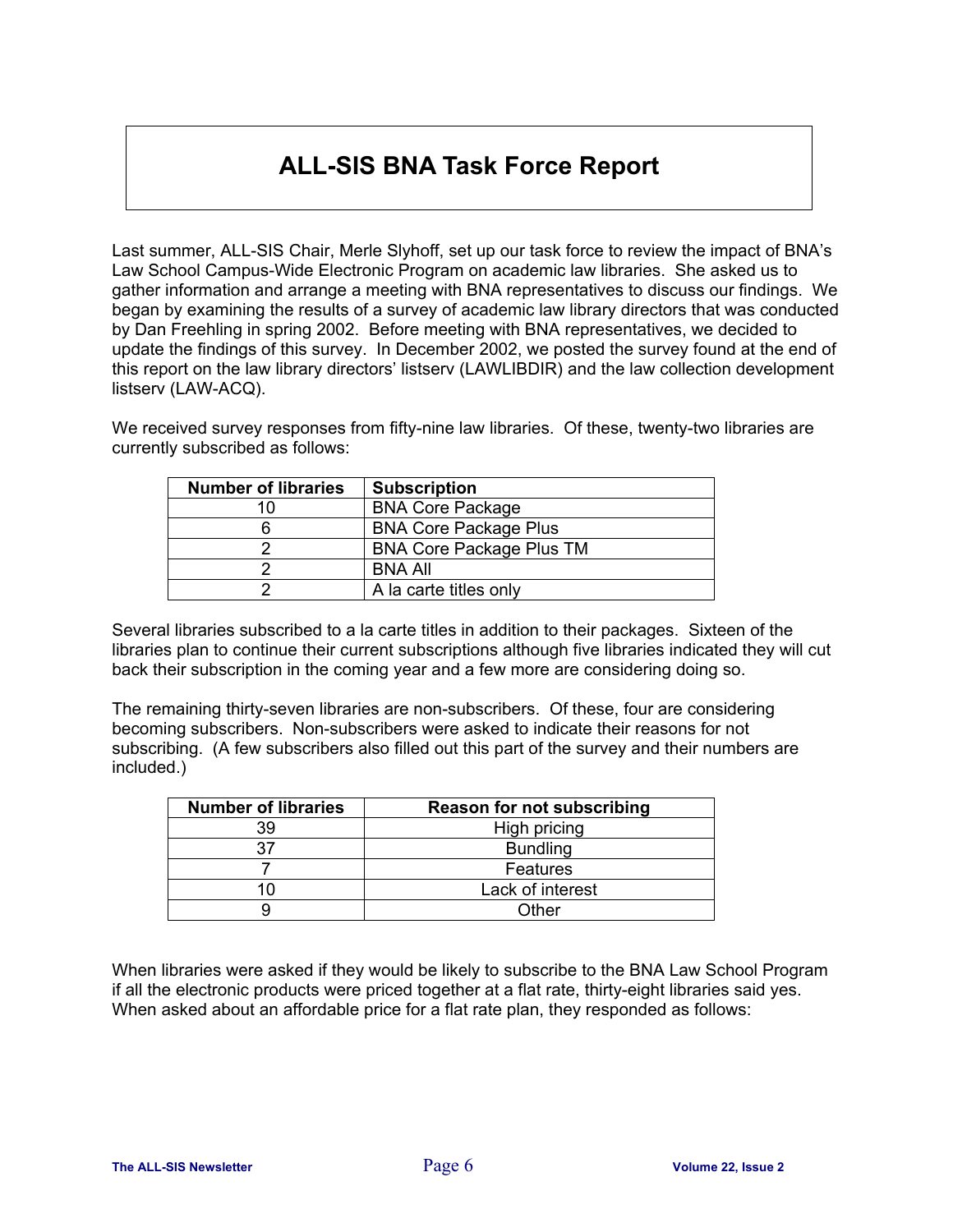| <b>Number of libraries</b> | <b>Affordable Price</b> |
|----------------------------|-------------------------|
| 18                         | $$0 - $5,000$           |
| 18                         | \$5-\$10,000            |
|                            | $$10,000 - $15,000$     |
|                            | $$15,000 - $20,000$     |
|                            | $$20.000 +$             |

The survey captured input from approximately one third of all academic law libraries. Our results differ little from those gathered earlier by Dan Freehling. The majority of respondents subscribed only to the Core or Core Plus packages. High pricing and bundling of titles continued to be major concerns for the libraries. Most libraries expressed interest in a flat rate plan for all titles that would be priced under \$10,000.

In addition to these survey results, we also received informal comments from a few law librarians who did not return the survey. They mirrored the concerns about the bundling and pricing of the BNA products.

While attending the AALS meetings in Washington, D.C., we were able to meet with top BNA executives on 3 January 2003 at BNA headquarters. For more than two hours, we exchanged information and perspectives with the following individuals:

Paul Wojcik, President and Chief Executive Officer Gregory McCaffery, Publisher and Editor-in-Chief Pat Swords, Vice President, Subscriber Relations Richard Cornfield, Executive Director (Legal & Business Publishing Group) Charlotte Keunen, Director of Marketing (Legal & Business Publishing Group) Kammie Hedges, Director of Library Relations Michael Bernier, Law School Relations Manager, Library Relations Division

We conveyed the high level of dissatisfaction expressed by our colleagues about the marketing, pricing, and bundling of titles in the Law School Campus-Wide Electronic Program from its inception through the present. We noted that the complexity of the program with its package plans, FTE based pricing, discounts for paper subscribers, and varying platform options made it difficult to understand. We described how students and faculty make use of BNA products in their study, research, and teaching, noting that they have high value, but that they are not as widely used as a number of other library resources, and that with shrinking budgets and buying power, many libraries are unable to purchase BNA electronic products for law school-wide use at current prices. We explained that for some academic libraries the cost of the BNA All package, exclusive of credits for existing paper subscriptions, is as expensive as subscribing to LexisNexis and Westlaw, for less content. In summary, we recommended that BNA discontinue its package plans and simplify and reduce its pricing to academic law libraries. We suggested that they charge a reasonable flat rate for all titles.

BNA explained why the Law School Campus-Wide Electronic Program was instituted. BNA's business relationship with LexisNexis and Westlaw played a major role. In recent years, many academic law libraries have dropped their subscriptions to BNA's paper products and relied on LexisNexis and Westlaw to access electronic versions. Since BNA received no royalties from academic subscribers for use of its products on either system, such users were gaining free access to BNA products. With law school subscription revenues declining and contracts with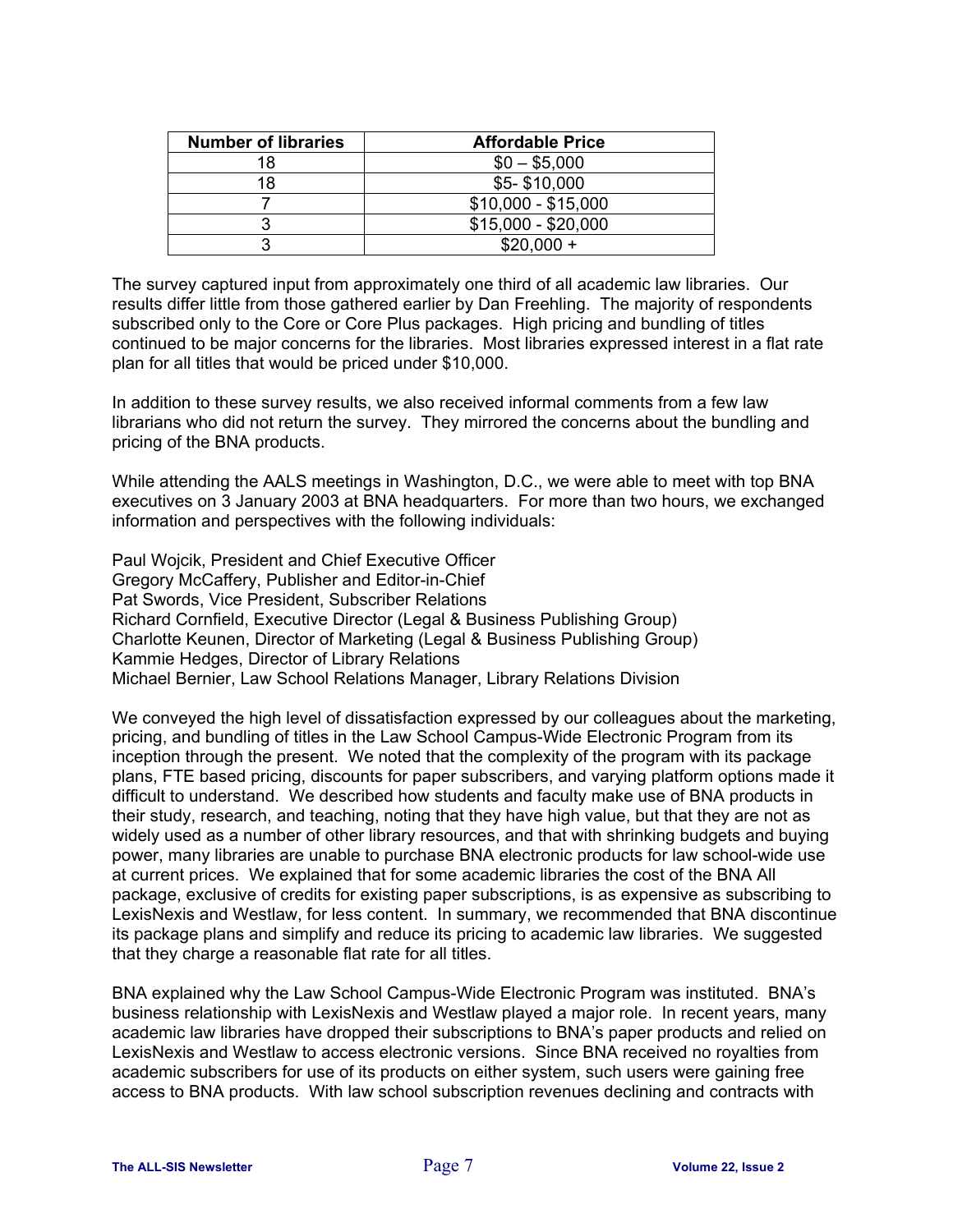LexisNexis and Westlaw up for renewal, BNA decided to eliminate free access for the law school market to its titles on these two platforms. BNA developed its package plans because of technical limitations with LexisNexis and Westlaw. Under current arrangements, BNA has four menu slots on these platforms. BNA can authorize access to all the titles in a given menu slot, but cannot authorize access to individual titles. BNA developed its package plans to parallel LexisNexis and Westlaw access options. This is also the reason why libraries that subscribe to BNA titles on an a la carte basis are only given access to these titles on the BNA platform.

BNA representatives stated that as an employee-owned independent company, BNA has different profit margins than West and Lexis and cannot afford to treat law schools as loss leaders by further reducing prices. BNA priced its products in a way it felt was fair and equitable. BNA explained that it offers discounts to law schools compared to its commercial rates and has a general policy of not negotiating prices. In response to customer demands, BNA has unbundled the packages on its own platform and now offers email summaries to law school subscribers. BNA has established the Law School Relations Program to communicate better with law school subscribers. Mike Bernier heads this effort. Sean Kelly and Ivan Rahman also work exclusively with law school accounts.

Our task force thanks all of the law librarians who promptly provided us with information. We are pleased to have been able to meet with such knowledgeable, high-level BNA representatives to discuss the Law School Campus-Wide Electronic Program. The rationale for the program is now much clearer to us. BNA understands our inability to afford their products as currently priced, despite our high regard for them. We do not agree with BNA on all issues, but this was a constructive conversation. We strongly recommend a continuing dialog. Possibly an academic advisory board might prove useful. Other suggestions are welcome. Please share your ideas with Merle Slyholf, Kammie Hedges, Mike Bernier, or any of us.

Respectfully submitted,

Richard Leiter Suzanne Thorpe Michael Whipple

### **BNA Law School Program Survey**

1. If you are not a current subscriber to electronic products offered as part of the BNA Law School Program, does this result from (please check all that apply):

High pricing? \_\_\_\_\_\_\_\_\_ Bundling of the titles in package plans?

Features (e.g., lack of user data) of the products (please explain)?

Lack of interest by your patrons?

Other reasons (please explain)?

2. If you are a subscriber to electronic products in the BNA Law School Program, which of the following do you currently have:<br>
\_\_\_\_\_\_\_\_ BNA Core Package?

- \_\_ BNA Core Package Plus?
- \_\_\_\_\_\_ BNA Core Package Plus TM? \_\_\_\_\_\_ BNA All?
- One or more titles (i.e., not a package plan)?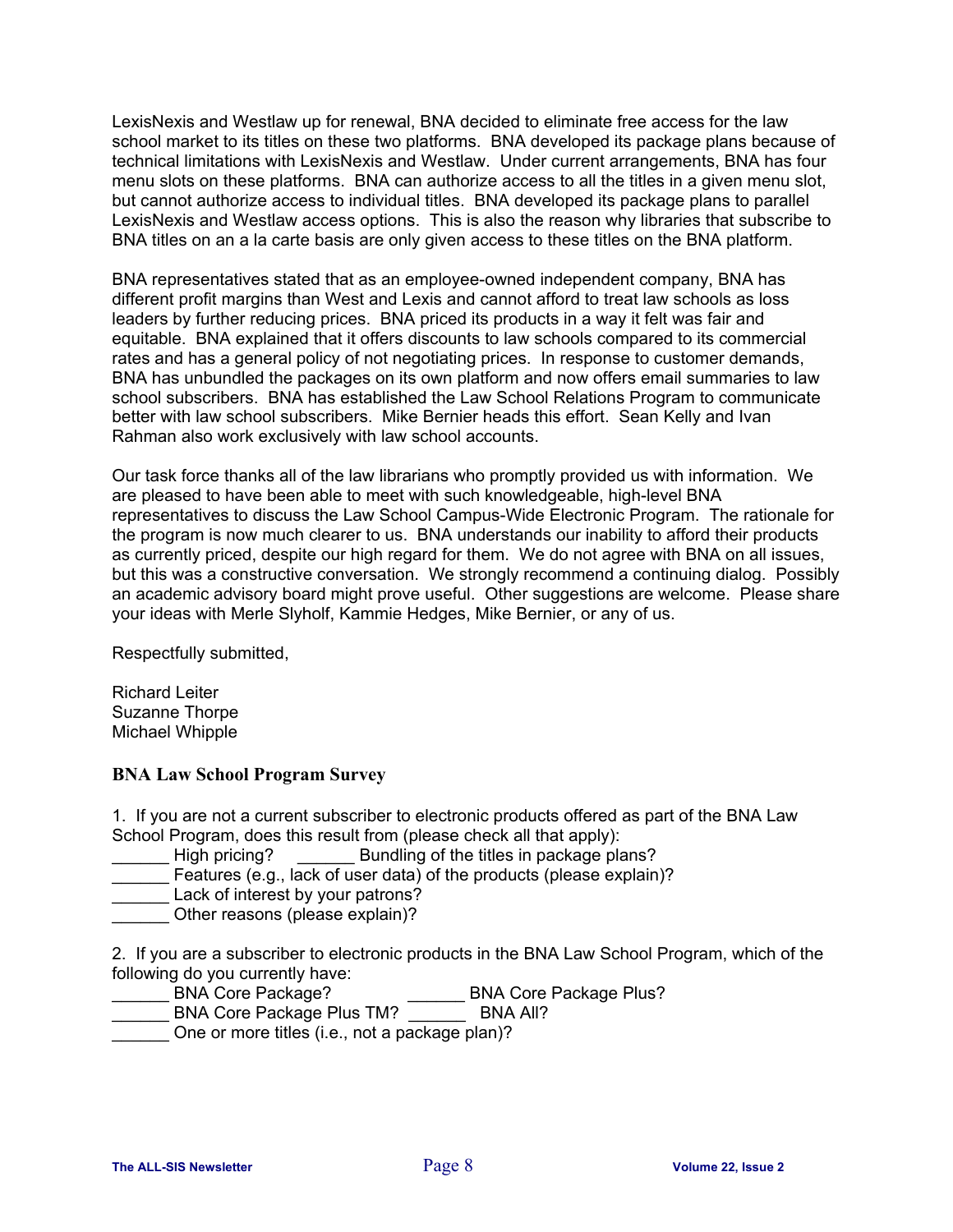3. In the next year, will you be likely to (please check all that apply):

- Become a new subscriber to the BNA Law School Program?
- \_\_\_\_\_\_ Keep the same package plan or individual titles?
- **Change to a less expensive package plan?**
- Change from a package plan to individual titles?
- Not subscribe to any of the electronic BNA Law School Program products?

4. Would you be likely to subscribe to the BNA Law School Program if all of the electronic products were priced together at a flat rate?

Yes No No  $\sim$ 

5. If yes, which of the prices below would be affordable for your library (please check one):  $$0 - $5,000?$ 

- \_\_\_\_\_\_ \$5, 000 \$10, 000?
- $\frac{\$10,000 \$15,000?}{\$}$
- $\_$  \$15, 000 \$20, 000?
- \$20, 000 or more?

Other comments:

# **2003 AALL Annual Meeting/Workshop Grants**

## **Deadline: April 1, 2003**

The AALL Grants Committee is now accepting applications for grants for the 2003 AALL Annual Meeting/Workshops. The AALL Grants Program provides financial assistance to newer law librarians or graduate school students who hold promise of future involvement in AALL and the law library profession. Funds are provided by vendors, AALL and AALL individual members. Grants cover registration costs at either the Annual Meeting or Workshops.

Preference is given to newer members of AALL or its chapters who are active participants in the association or one of its chapters. For additional information, including the application form, see http://www.aallnet.org/services/grant\_application.asp. The deadline for applications is April 1, 2003.